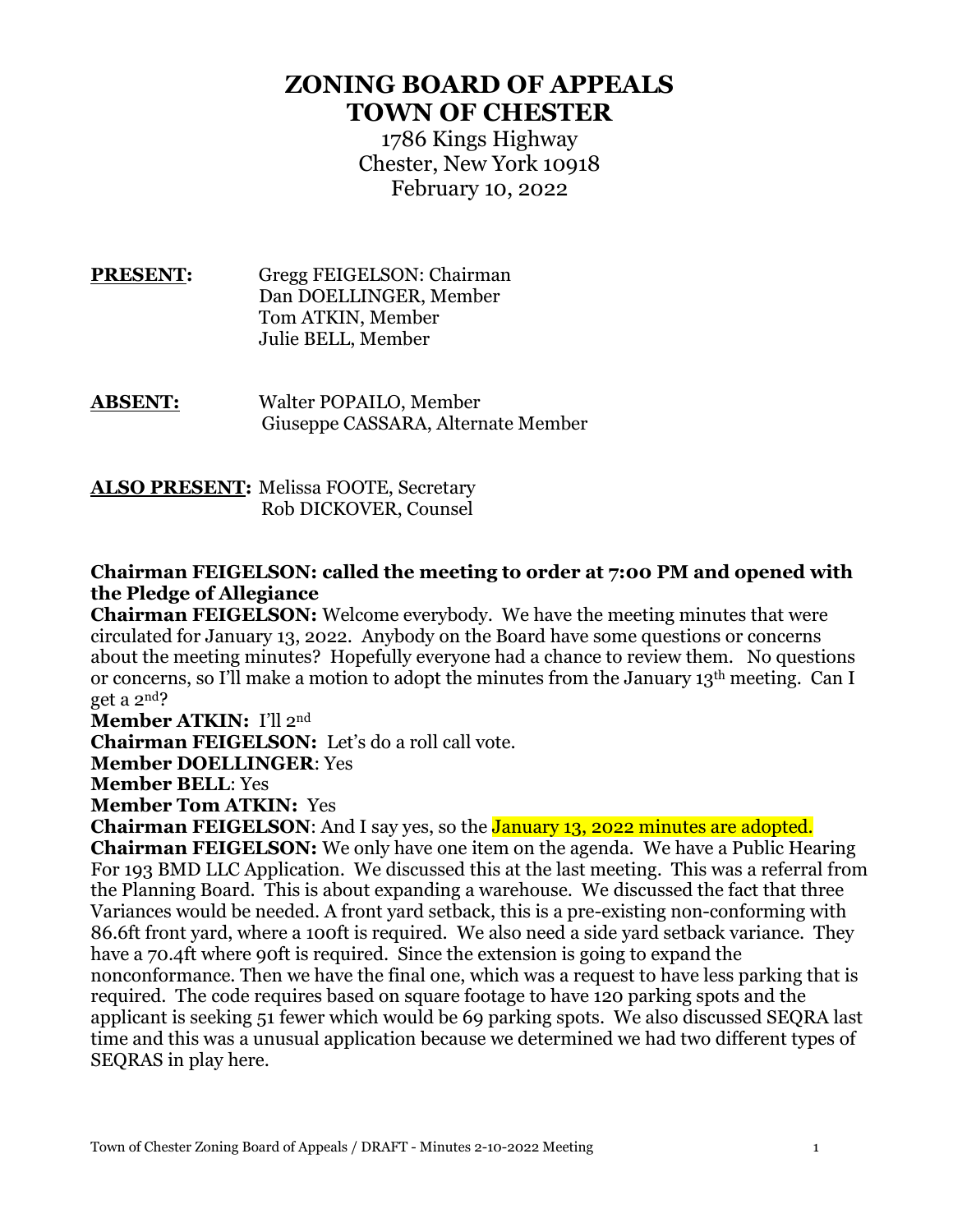The setbacks we established were Type II Actions and no further action was necessary on our part. We identified the Parking Variance as an Unlisted Action, further we declared ourselves as Lead Agency and our assessment would be part of an uncoordinated review. We didn't make a determination on that second SEQRA, that Unlisted Action. We are obligated to determine whether there will be any environmental impact. The next step is to move on to the Public Hearing. Any questions from the Board or the Applicant before we move ahead? **Member ATKIN:** Yes, I have a couple of questions.

**Chairman FEIGELSON**: Go ahead Thom.

**Member ATKIN:** The Village of Chester has a Water Main near this. They want to put this addition on, the run off could go to where the Well is.

**Chairman FEIGELSON**: Yes, so we'll discuss that when we open the Public Hearing. Thanks for bringing that up, we will get to that. Any other questions or concerns? I'm not hearing anything from anyone so we'll open the Public Hearing but first Melissa I need to confirm that the notice was published in the Times Herald Record, no sooner than 5 days before the date of this Public Hearing.

**Melissa FOOTE:** Yes, it was. We received the Affidavit and the Certified Mailings.

**Chairman FEIGELSON**: Those were all sent out in the appropriate time? **Melissa FOOTE:** Yes

**Chairman FEIGELSON**: OK. I'll make a motion to open the Public Hearing. **Member ATKIN**: I'll Second that.

**Chairman FEIGELSON:** Roll call vote.

**Member DOELLINGER**: Yes

**Member BELL**: Yes

**Member Tom ATKIN:** Yes

**Chairman FEIGELSON**: And I say yes as well. The Public Hearing is officially open. Is there anybody here to speak regarding 193 BMD LLC application before us. It doesn't appear that there is anyone here to speak for or against the application. Now Thom let's get back to the point that you brought up before. We did receive a letter from the Mayor of the Village of Chester expressing concern about the fact that their Well Site is near by the expansion and that they be given time, 14 days to be specific to provide the board with some comments. Is there anybody on the board that has some concerns with that request? Are there any concerns why we might not want to grant the Village of Chester this opportunity to provide some feedback?

**Member ATKIN:** Gary, do you have anything to say?

**Gary GREEN**: Hello, this is Gary Green, the Water Commissioner for the Village of Chester. I had a couple of questions. We didn't get a chance to go over the plans yet. We had a question about the run off, and what the Warehouse would be storing, chemicals, etc. *(inaudible).*

**Chairman FEIGELSON:** You were breaking up a little bit on us, so you're concerned with what the operation entails?

**Gary GREEN:** Our Engineer wanted a little more time to review everything, and to formally address the board. *(inaudible)*

**Chairman FEIGELSON**: You have requested some extra time to evaluate the possible impact?

**Gary GREEN:** Yes.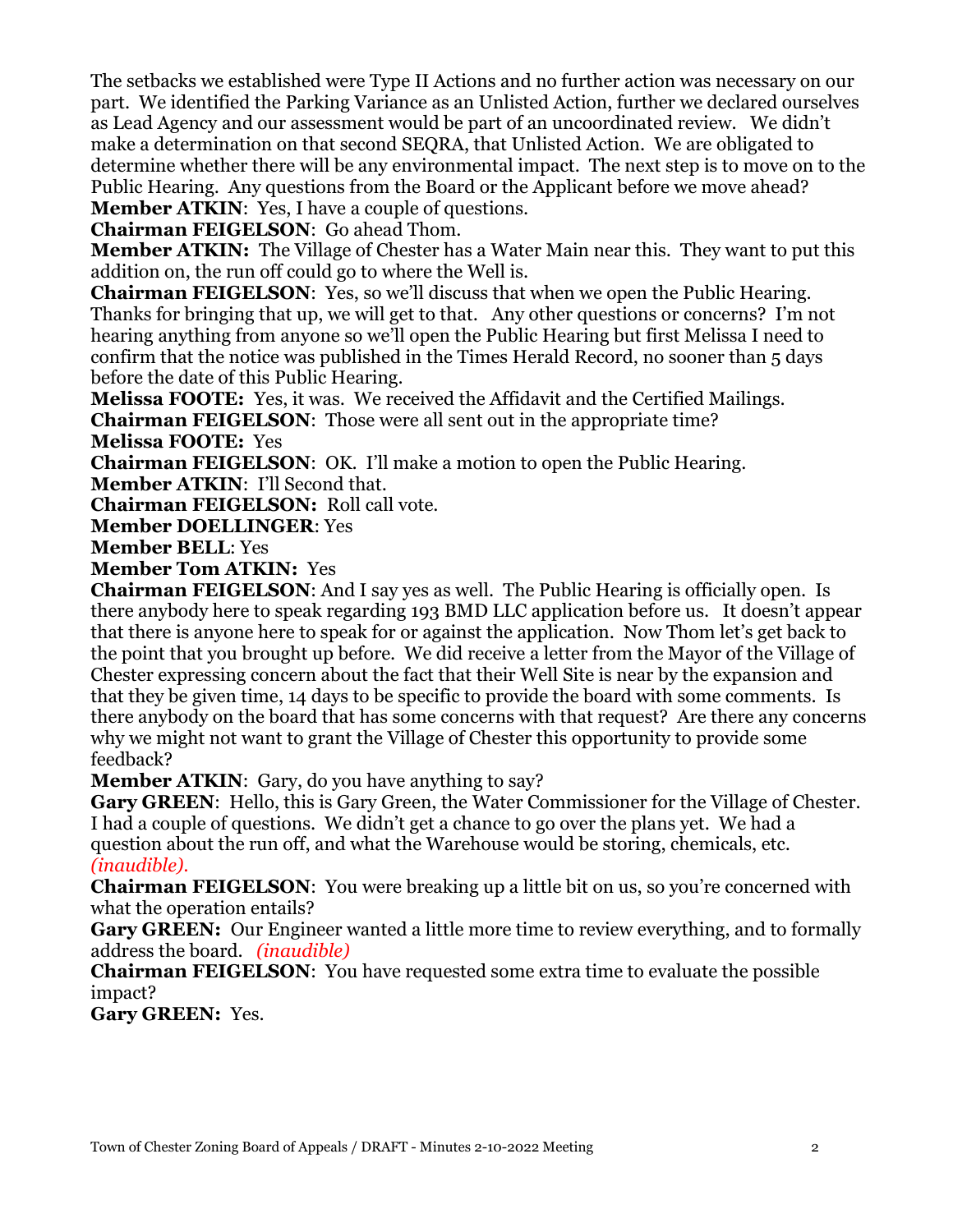**Chairman FEIGELSON:** I don't know if you had a specific question that the applicant, who's present this evening could answer for you at this point and time that would help you with that assessment. I guess you asked if there were any water intensive activities that were taking place.

**Stephanie TUNIC:** This is the Attorney from Blustein, Shapiro, Fran & Barone, LLP for the applicant. The basic premise in Superio warehouse, is that they don't do any manufacturing or assembly at this site. What they do is they import goods. A large variety of house whole goods ranging from hampers, through supplies you'd need for babies.

## **Gary GREEN**: *(inaudible)*

**Stephanie TUNIC**: Sorry Mr. Green, I think you're cutting out.

**Gary GREEN:** I will dial back in; I'm having issues with my internet.

**Stephanie TUNIC**: No problem, I can wait to make sure I fully answer your question if the board wishes.

**Chairman FEIGELSON**: No problem.

**Member ATKIN:** I have another question. The addition is going to be in the back, and I found out today there are two oil tanks to heat the building that are buried in the back. We have wells close by and this is where the addition is going to be. They're going to have to do something with the tanks. If they could possibly put the tanks above ground, it would be a safe thing so it wouldn't affect the water supply. The tanks are going to have to be moved. You can't put the building on top of the tanks. So, what's going to happen there?

**Stephanie TUNIC:** So, I do have Larry Torro that's on, who's the Engineer for the project. Larry if you're prepared to answer the question that's fine. It's a little outside of the scope of the Parking question, but we're happy to address anything that we have knowledge of at this time.

**Larry TORRO:** Yes, good evening. Larry Torro, Civil-Tech Engineering. Unfortunately, I wasn't aware that there were buried tanks out in the back. We'll look into that. But of course, you are correct, the building can't go on top of them. They would have to come out. Maybe we can talk to the applicant about having a space in the building where they could be placed. **Stephanie TUNIC**: I would like to just preface that with this is still in the preliminary stages of review. The Planning Board did refer us here first because the variances determine the future of the site plan. Anything with regards to the actual structure and the addition would then be reviewed by the Planning Board during their own SEQRA review because this is uncoordinated. This SEQRA's review main focus would be two pre-existing non conformity variances, as well as the parking variances. With time we'll have a more detailed plan, but that's why there's not those details yet on the site plan. That would be at the Planning Board level.

**Chairman FEIGELSON**: Thom are you satisfied with that?

**Member ATKIN**: I'm just concerned because I just found out about it and I've lived in the Village all of my life. I don't want my water supply to be ruined.

**Chairman FEIGELSON:** Gary, you're back. Since you have a better connection now would you like to add something?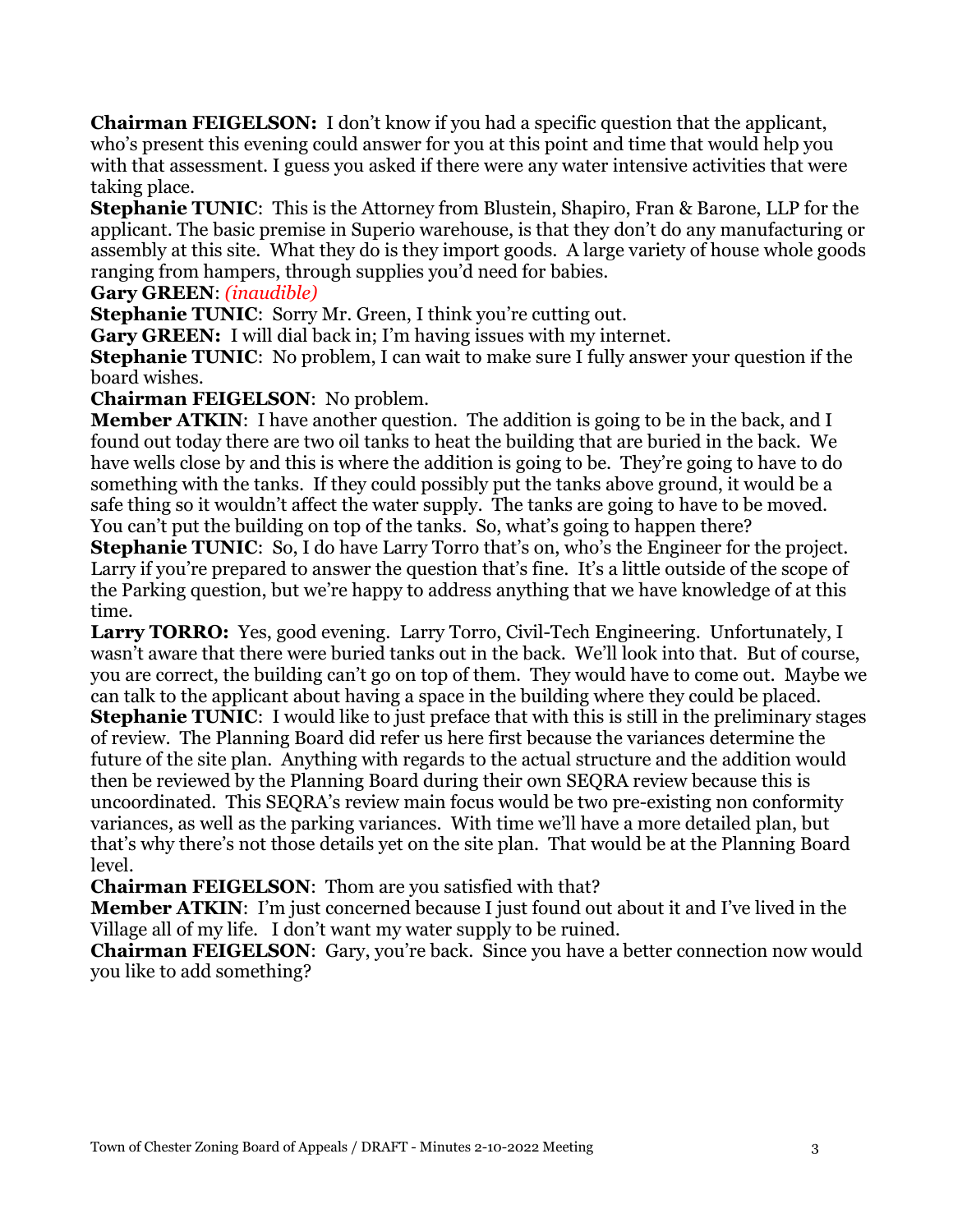Gary GREEN: Yes, I have two things going on. I didn't know that the oil tanks existed either. That's good that's going to be addressed and taken care of. The Attorney answered my question about the Warehouse being used for home goods that are coming and going. It's not like they're doing cleaning products, etc. that could pose a threat to the water supply. I'm not sure proximity wise, I didn't get a chance to measure yet. John emailed me on Monday about this information. We weren't aware of this process even in the Planning Board stage.

**Chairman FEIGELSON:** I guess the question is do you still need 14 days to evaluate this situation?

**Gary GREEN:** Yes, if you could our Engineer would be able to just look it over. If you could wait, I'd appreciate it.

**Chairman FEIGELSON**: Yes, that's certainly possible. I think it would be in the boards interest to know what the findings are from part of the public input. Does any member of the board have any objection to permitting the Village of Chester to have 14 days to provide written comments?

**Member ATKIN**: No

**Member BELL**: No

**Chairman FEIGELSON**: Is there anybody here to speak in the Public, the Oral Public Comment Section.

**Stephanie TUNIC:** If I may, I would just like to go back to what Mr. Green was saying. There's a wide variety of household supplies that come through Superio. Everything is prepackaged however so there may be house hold cleaning supplies but it would only come pre-packaged on the pallets. Nothing would be assembled. No pouring of liquids into any other containers. I just wanted to be forthcoming and correct that.

**Gary GREEN**: I appreciate that, thank you.

**Chairman FEIGELSON**: I'm not hearing anybody here to speak regarding the application in the Public Hearing, and not hearing an objection from the Board in providing the Village with 2 weeks, 14 days of extra time to review the application. I will make a motion to close the Oral portion of the Public Hearing with us accepting written comments from 14 days from today.

**Counsel DICKOVER:** Mr. Chairman, if you don't mind, I'd like to comment on this proposal. The letter from the Village asked that they be allowed for 14 days after the Public Hearing for the Engineer to comment. I think that from this Boards standpoint that if the Engineers comments raise an environmental concern and you close the Public Hearing, it may be the type of concerns that the public would want to hear about and perhaps then comment upon. I would suggest that rather than close the Public Hearing the Board keep it open. **Chairman FEIGELSON**: That's a fair point, we wouldn't be addressing this until our next

meeting anyway. Thank you.

Larry TORRO: Mr. Chairman, I would just like to mention if the Village Engineer needs any materials to please get a hold of my office and we'll get him whatever he needs. **Gary GREEN**: Thank you Larry, I'll let him know.